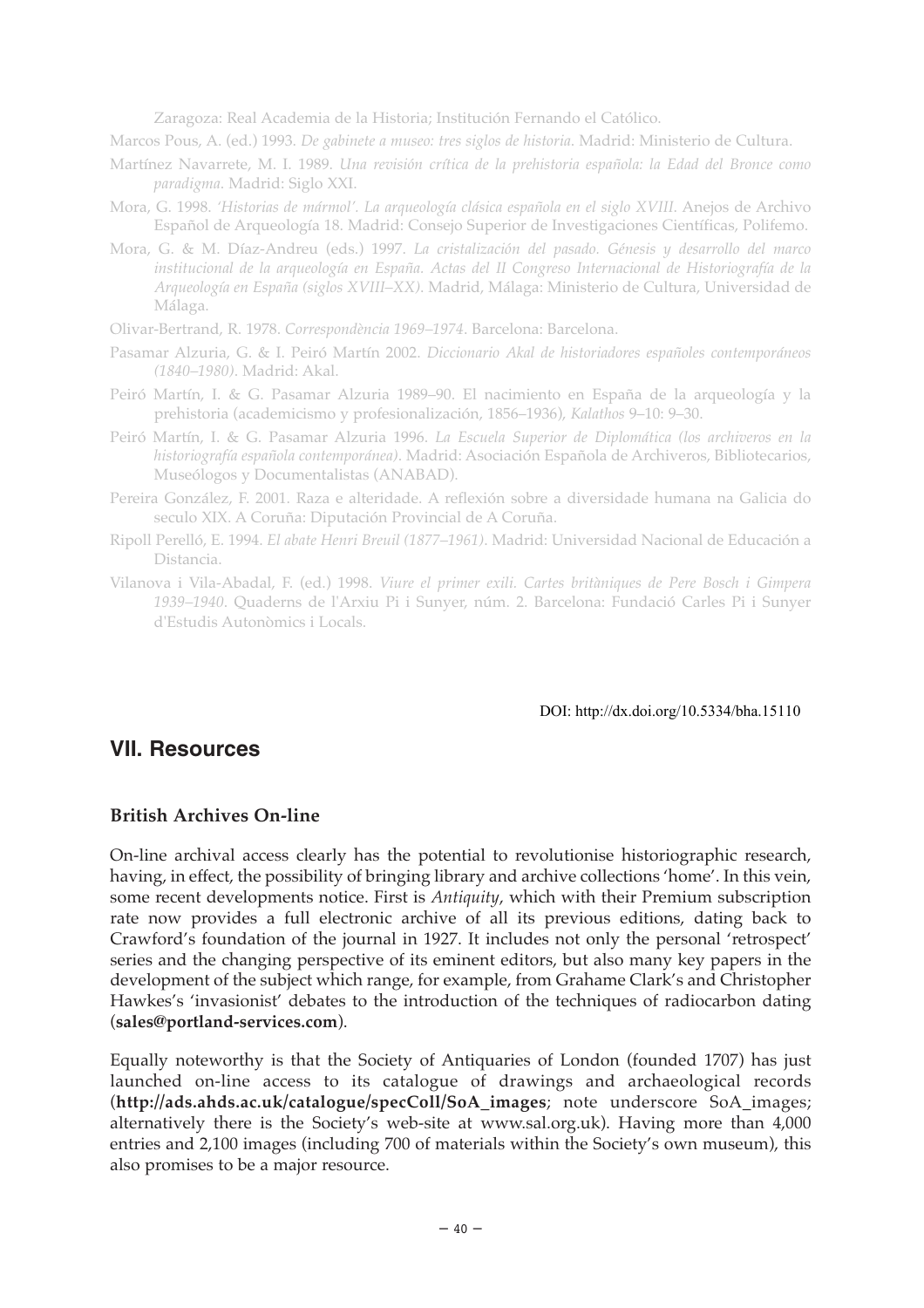For researchers of the 19th century also relevant are the Royal Geographical Society archives (**http://catalogue.rgs.org/uhtbin/webcat**) and the Darwin Correspondence Project (**http:// www.kcl.ac.uk/humanities/cch/drhahc/ahc/abst13.htm**).

El Proyecto Catherwood (The Catherwood Project), in Spanish **www.uady.mx/sitios/mayas/ exposiciones/exp0\_7.html**

The complete collection of the *Anales del Museo Nacional de Mexico (1877–1977)* was reprinted in a CD edition, facsimile, in a box of five CDs by INAH (Mexico) and Fundacion Mapfre-Tavera (Spain), with a printed introduction to the history of the series and authors. Cost: U\$45, 500 pesos.

## **Historical Archaeology on the Web. Lots of Web Sites but How Much Archaeological Content?**

## **Michael A. Pfeiffer, RPA,**

Ozark-St. Francis National Forests

Finding archaeology sites on the Internet is easy – even finding sites that specialize in Historical Archaeology is not difficult. Government agencies, "friends of the XYZ site", universities, archaeological societies, and commercial/corporate operations publish archaeology on the web. Archaeological information can also be found in discussion list archives and on the web pages of museums, company histories, genealogical sites, and state historical societies. Material on both "real" and "pseudo" archaeological sites can range from descriptions of "dirt" archaeology, to artifact analysis, to discussions of historical documents and new technical methods, to information about CRM companies and projects, to serious discussions about so-called "alternative" archaeologies. In this paper, I will discuss different types of archaeological web sites in terms of finding useful website information, and make some observations about how we, as practicing historical archaeologists, can use this new communication technology to enhance our work and present informative and useful information to the public.

Searching the web for information on historical archaeology can be tedious even if you are aware of the best half dozen search engines and how to get the most out of them. The large majority of archaeological web sites do not even have historical archaeology as a subject heading. Over six years of web surfing has lead me to the conclusion that there are two basic ways to organize historical archaeological material from the internet. The first way is to divide it according to who is supplying the information: 1) government, including federal, state, county or municipality, 2) Archaeological Society web pages, and 3) CRM or cultural resource management – both corporate, commercial and individual. The second way is to divide it into subject matter by either 4) general historical archaeology web pages or 5) those devoted to material culture. Searching by either supplier or subject will have both advantages and disadvantages.

Often it is difficult to classify an archaeological web site or web pages into any specific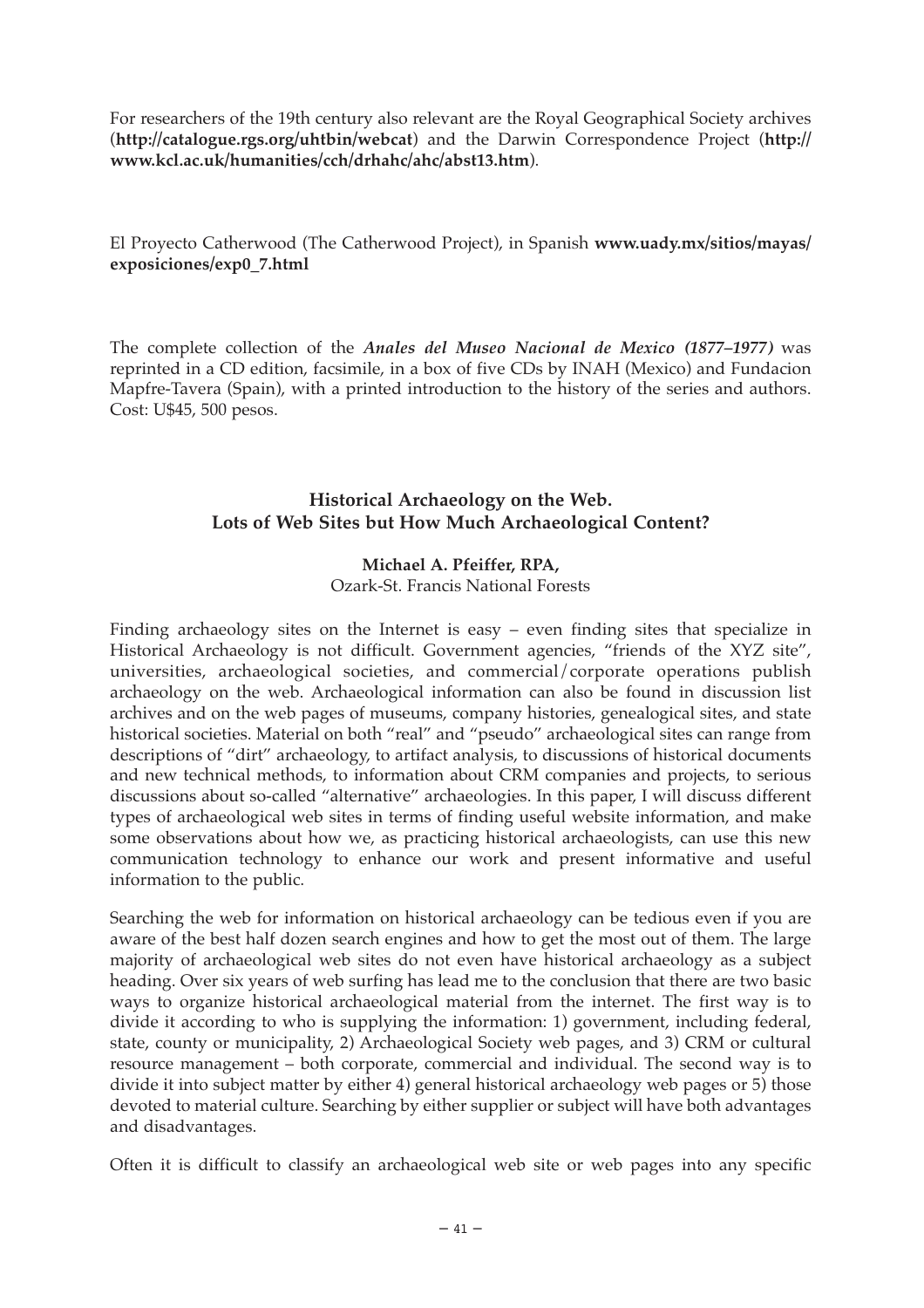category based on the above, or any other, criteria. The pages may be set up and managed by a single individual but on a university site. The pages of an historical archaeological site may be managed or funded wholly or partially by a private individual, private foundation or local or state government. The government level involvement may be by a city, county, or state agency such as a university or state archaeological survey / or archaeological society. Some archaeological websites have become independent organizations.

Museum web sites, even the Smithsonian Institution, are not usually productive web pages for historical archaeology. Even State Historical Societies have very little information on historical archaeology in their web pages though historical information may be plentiful.

## **Government – Federal Agency**

Some federal agencies, like the Advisory Council on Historic Preservation (*http://www. achp.gov/*), have no direct utility at all in historical archaeology. That is not what they were set up for. However, they are very useful to historical archaeologists working for other federal agencies and CRM companies as part of their managerial or contractual duties. The ACHP website has sections describing itself, the National Historic Preservation Program, working with Section 106, Training & Education, news, the Council library, State and Tribal Programs & Links, and Federal Agency Programs & Links. The latter is especially useful for finding connection with the CRM or Heritage Programs of all of the federal agencies. The links are organized by National Departments and further subdivided into Agencies.

Agencies like the National Park Service (*http://www.cr.nps.gov/*) have little Historical Archaeology directly accessible from their home page. However, one can descend an organizational level and access their regional centers such as the Southeast Archeology Center (*http://www.cr.nps.gov/seac/seac.htm*) or the Midwest Archeology Center (*http://www. mwac.nps.gov*/) where short presentations are made on the archaeology of the Stafford & Rayfield Plantations, Gabe's Cabin, Andersonville, Fort Union Trading Post, or Bill Hunt's Medicine Bottle Glass Index (Appendix 1).

The information presented by the USDA Forest Service Heritage Program web pages (*http://www.fs.fed.us/recreation/heritage/*) consists of short blurbs on the purpose of the Heritage Program, opportunities to be come involved (Passport In Time and Heritage Expeditions), Stewardship, the National Register of Historic Places (with links), and Consideration in Management of National Forests. While useful information on both historic and prehistoric sites is becoming available on its interior web pages, very little has made it to the exterior, or public, web pages.

The Bureau of Reclamation does have a Cultural Resources Management Site (*http://usbr. gov/cultural/*) which explains its program, answers questions on "What are Cultural Resources?" and provides a few links to web pages of interest to archaeologists and archaeological managers but not to any archaeological web pages. One of these pages show the list of papers presented at a 1998 Society for American Archaeology symposium, *http://www.usbr.gov/cultural/saa.htm*. The papers are available for reading. A little more information is available by going down another level to the regional area web pages and using "archeology" and "cultural" as search words.

#### **Government – State**

Many state governments have a state historical society, archaeological survey or anthropological survey office. Sometimes the state archaeologist, state Historical Preservation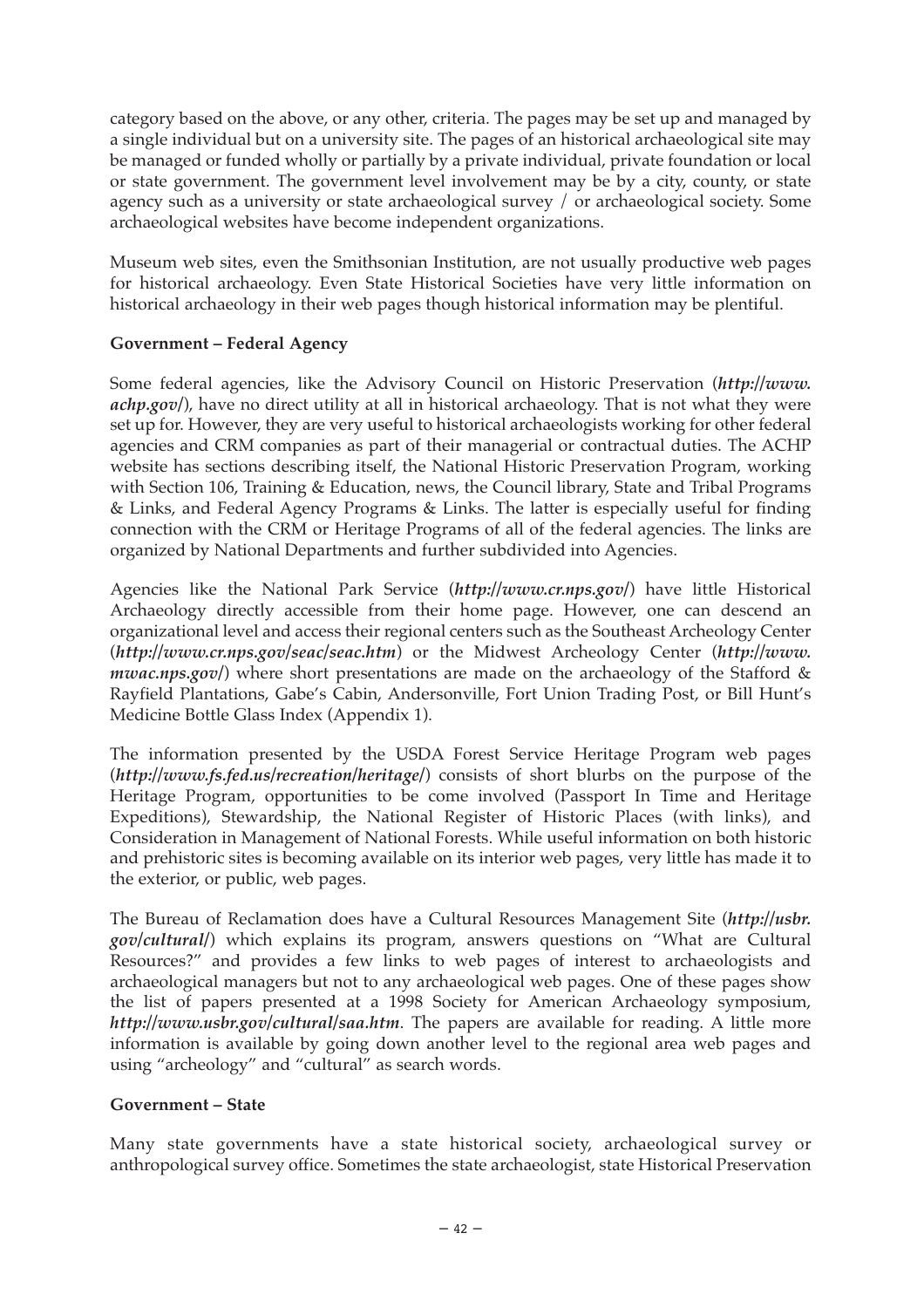Office or even the state highway archaeologists are attached to these units. Every state is organized somewhat differently. I am only presenting a small sample of State web pages since searching them all is far beyond the scope of this presentation.

The New York State Anthropological Survey has four Archaeological projects (Pearl St., Waterford, African-American at Long Island, and Ballston) on their website. California State Parks does have a section on archaeology and history with a half page on historical archaeology. It also has links to Historical Archaeological work done at Ano Nuevo State Park, Santa Cruz Mission SHP and the Silvas-McCoy Site at Old Town San Diego SHP. The Alaska Office of History and Archaeology has links to the Castle Hill Archaeological Project and the State's historic parks. The Tennessee Archaeology Net includes a Bibliographies sections with a highly useful subsection on historical archaeology.

## **Government – Municipal**

Municipal archaeological sites are often very good locations for real information on historical archaeology. The primary reason for this is that a large part of their purpose is to document the history and archaeology of their city. The downside is that these are few and far between. The three best I have seen are Historic St. Mary's City, Old Mobile Archaeology and the Greater New Orleans Archaeology Program.

Historic St. Mary's City web pages presents a section on History and Archaeology with some highly informative subsections on Recreating the Brick Jesuit Chapel, Project Lead Coffins, and a Field School. Old Mobile has sections for its Center for Archaeological Studies, "visit our sites", French colonies in America, artifact of colonial Mobile, publications, and education. The Greater New Orleans Archaeology Program web pages include sections on Images from St. Augustine Excavations, mission statement/project history, upcoming events, activities & conferences, recent projects, volunteer information, links to other sites, and acknowledgements.

## **Archaeological Society Web Pages**

In all cases that I have come across so far, the basic purpose of an archaeological societies' web page is to disseminate information about that society, it activities, and to provide easy membership application information. They usually have some links to other web pages. I have come across only two national and two regional historical archaeological societies with web pages: The Society for Historical Archaeology, The Society for Industrial Archaeology, the Council for Northeast Historical Archaeology and the Association of Historical Archaeologists of the Pacific Northwest. As of now, there are no state or local level historical archaeological societies with web pages.

The two national associations concerned with historical archaeology are the Society for Historical Archaeology and the Society for Industrial Archaeology. As a large national organization, the Society for Historical Archaeology has a very large set of web pages. The major areas presented are About SHA, publications, annual meetings, SHA on-line services, underwater archaeology, research tools, news & announcements, and futures in historical archaeology. Each of these sections are subdivided into further headings. Of most immediate use to historical archaeologists are the Cotter bibliography on historical archaeology in North America and the submitted bibliography of historical archaeology, which continues to grow steadily. The web pages for the Society for Industrial Archaeology have grown considerably over the last two years. It now contain sections on "about the SIA", calendar, information newsletters and the journal, ordering back issues, SIA contacts, chapter info, archives, annual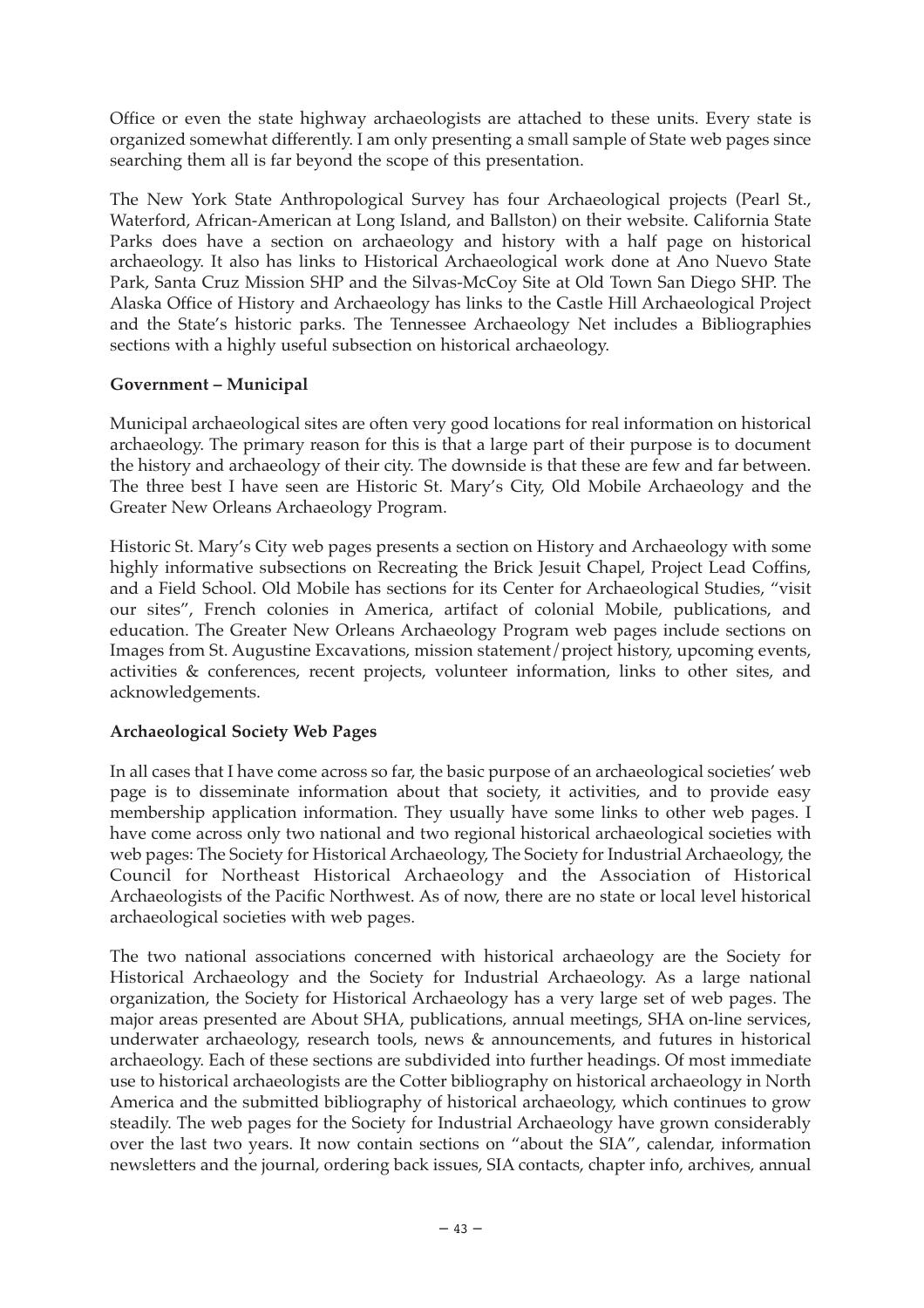conference info, call for papers, study tours, Germany's Ruhr district, Cornwall's industrial heritage, IA jobs, IA at MTU, and IA links.

A mention should be made of the Internet Archaeology web site. It is not really an archaeological society but rather an international electronic journal. It contains bi-annual editions beginning with the fall of 1996 on an eclectic range of subject matter, which concentrates on Europe, classical archaeology, and web publishing.

The two regional associations for historical archaeology, and that have web pages, are the Council for Northeast Historical Archaeology and the Association of Historical Archaeologists of the Pacific Northwest. The latter site has not been updated in almost a year. The Council for Northeast Historical Archaeology includes a purpose statement, information on membership, annual meetings, publications, officers and web links and is even available in a French version. The Association of Historical Archaeologists of the Pacific Northwest web pages include sections on introduction, ethical position statement, list of associates, application information, issues for discussion, current events, curation, conferences & meetings, CRM Issues, current research, links (one of the best set of links for historical archaeology in the U.S.), a bibliography of pacific Northwest historical archaeology, research papers, and an author index of historical archaeology articles from Northwest Anthropological Research Notes from 1967 to 1997. The majority of this work has been accomplished by Lester Ross. The AHAPN is not a "dues paying" society so it may lie somewhere between a Society web page and an individual web page.

## **CRM, Commercial, Corporate, and Individual Web Pages**

One of the best individual sets of web pages focusing on Historical Archaeology is that by Bill Adams. It is basically a page of the most comprehensive links to historical archaeological on the web. It is divided into sections with an introduction, navigation and contents, For Kids, Educational Opportunities, Discussion lists for North America, Archaeological Societies, Historical archaeology in Canada and the United States, Caribbean, Medieval and Post Medieval Archaeology in Ireland and Britain, Europe and Africa, Australian and New Zealand, in the Pacific, and Maritime Archaeology. Another good example is the Historical Archaeology Main Page by Megan Springate. This is also a wide-ranging group of links to historical archaeological specific and related web pages. It includes section on citing electronic sources, historical archaeological sites, Societies, and miscellaneous or related links. Both of these web pages are generally referred to as "gateway" sites.

A laudable example of an individual website is Carol McDavid's Levi Jordan Plantation. This one is supported in collaboration with the Levi Jordan Plantation Historical Society. These are an intricately woven set of web pages with sections on archaeology, history, ethnography, the community, genealogies, information about the LJP Historical Society, maps, bibliography, definitions, and photographs. Archaeological content is not just presented in the section on archaeology but scattered throughout the sections to help bring to life the history of the site and the people who lived there. This site is unusual in that its objective is not archaeology but to see if computers can be used to create "conversations" about archaeology and history among lots of different people who see both history and archaeology from widely differing points of view. A discussion forum, feedback forms and a questionnaire help both the content and "conversations".

One of the better examples of a CRM firm presenting information to the public is that of New South Associates and their James City North Carolina Site and links to the African American Archaeology Newsletter. Another good example is the Reed Farmstead, West Virginia, by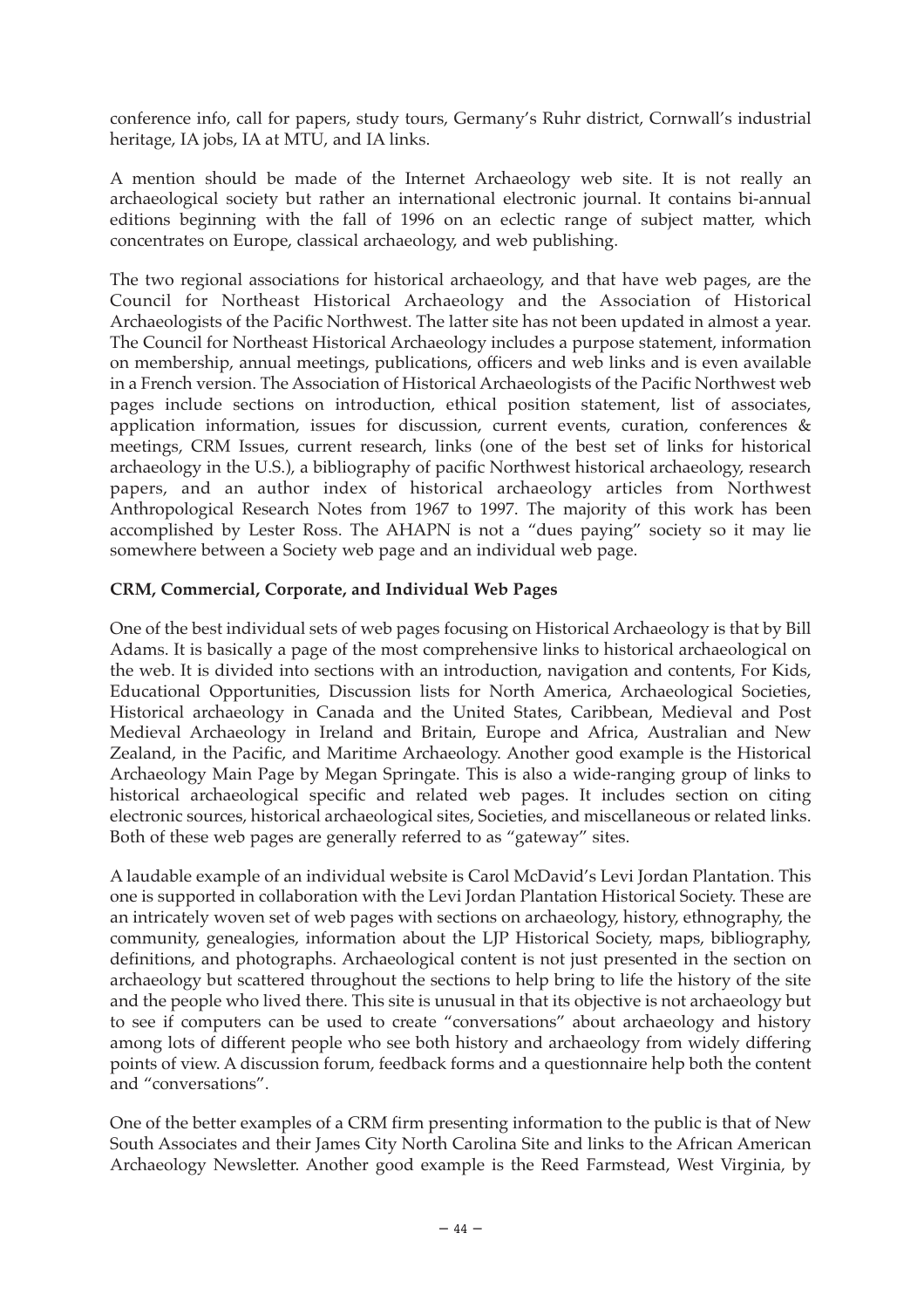Michael Baker Jr. The Reed Farmstead web site has lots of information on the excavations including an introduction, site history, project history, excavation photos, a civil war section, lots of artifacts and even a video. It also contains a link to the KidsDigReed site.

The Diachronic Research Foundation (Carl Steen) may be best classified as a non-profit corporation. They present lots of interesting information on three sites in South Carolina: Fort Johnson, John de la Howe's Farm, and the Kolb site, as well as other interesting information.

The best example of a commercial site in archaeology is "About.com", formerly, "the Mining Company". Archaeology is only one of many subject areas and topic covered by this web site. The "Guide" for this section is Kris Hirst. The Archaeology web pages do not have a separate section for Historical Archaeology on the front page but if you use the search function with the term "historical", you will find three excellent pages of links to historical site archaeology. This is a generally interesting and fun site to peruse. It also has a periodic electronic newsletter that can keep you up to date on new information added to the site. The information at the About.com Archaeology web pages is both useful and free so putting up with lots advertising is worth it. The extraordinarily wide variety of general information and current events, at all levels of complexity, make this site highly interesting to general public as well as the professional.

## **Summary**

The three questions I have attempted to get a handle on in this paper are: 1) where is the useful historical archaeological content on web sites, 2) how can we use this information to enhance our work, and 3) how can we use this new communication technology to present informative and useful information to the public.

Federal Government Cultural Resource Management or Heritage web pages have very little archaeological content for the historical archaeologists at either the national or regional level and this will probably not change. However, all of the Federal Agencies continue working on initiating or updating their web pages. Actual useful information on historical archaeology will eventually be located on smaller unit web pages such as Corps of Engineer or Bureau of Land Management District level offices and individual National Forests. Historical archaeology from state sources is widely scattered throughout their web sites. Locations will vary according to the structure of each state government. The best places to find the information will usually be with state archaeological surveys, historical societies and universities with anthropology/archaeology programs. Municipal governments are a different problem altogether. They must be searched for. The good news is that many of them are widely known and often linked to other sites with an archaeological focus. All levels of government are displaying increased use of web sites to distribute archaeological information to the public. This is particularly true with state archaeological survey web pages.

Archaeological Society web pages, in general, have very little actual archaeological content on them but often have highly useful bibliographies and links to more specific sites. Their primary purpose often appears to be self-description, increasing membership, and providing memberships services. Information for the on-archaeological public is usually limited to careers and SHA's "Kids! Is the Past in Your Future?". These archaeological societies often have a long-standing series of newsletters and journals in which they distribute archaeological information. Duplicating that information, for free on the internet, would not be to their best financial interests.

CRM companies, corporate, commercial and individual web pages are a real mixed bag of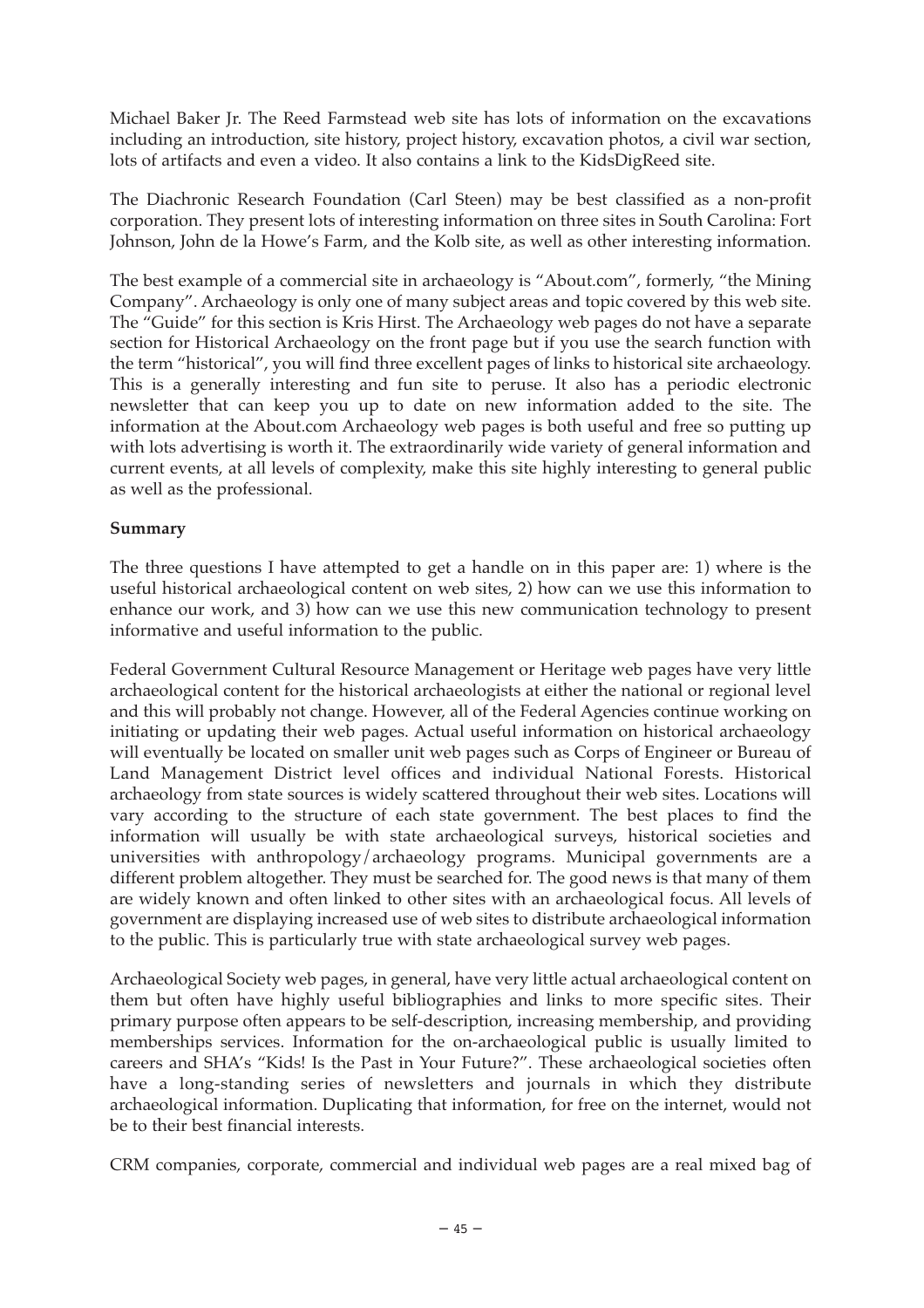information. Of these, the most useful are the individual web pages since they are subject specific and the individuals who put them together are often highly experienced and motivated. Many of the CRM companies and commercial web sites present archaeological information that is interesting or useful to the public. Often the information is presented in a quick easy to read format with one or two illustrations. As a guess, this type of general background information may be of more use and interest to the general public than the more detailed type of information that we seek when need to compare our material from other sites and regions. The CRM companies also publish their archaeological findings in a series of reports as well in professional journals. Presenting some archaeological information on their web pages not only gives some information to the public, but also serves to demonstrate to other professional archaeologists and potential clients the range of experience and expertise of their company and their ability and willingness to work with the public. Artifact specific web pages are widely scattered and can be found tucked away in any of these groups of sites. Some examples are presented in Appendix 5.

#### **Conclusion**

This survey of historical archaeology has solidified a long held opinion (mine) on the nature of internet archaeology in the United States. While it is simple, albeit time consuming, to ferret out and quantify the location of historical archaeological content on the web, the second and third questions, on how to use this new technology to enhance our work and present informative and useful information to the public, are often intertwined. Many of us who work for various levels of government and in CRM have found that presenting information to the public is a considerable part of our jobs. The challenge is to make it both useful and interesting. Government CRM, Corporate and private web pages are using this new technology with increasing frequency and expertise in getting their desired message to the public. For quite a while to come, we will be getting most of our historical archaeology the way it has been distributed traditionally – from books, journals and conference presentations. That could change as more hard information is but up on the web. Meanwhile, internet discussion lists and groups are keeping us informed of current events in the professional community as well as breakthroughs in method, theory and technology, at a level that was formerly only achieved at conference "No-Host-Symposiums". On the other hand, there is a continually growing body of information on both these and other archaeological web pages that is eminently useful. These include examples of how to present information, building consensus to support programs and preserve & interpret sites, and the changing nature of the term "history". Maybe we can even use this technology to demonstrate to ourselves, the public we serve and our peers just how we each fit into and contribute to the jigsaw puzzle that shows us the past.

#### **Appendix 1: Government web pages (Federal, state, county, municipal)**

- Alaska Office of History and Archaeology Castle Hill Archaeological Project **http://www.dnr.state.ak. us/parks/oha\_web/castle~1.htm**;
- The Five Points Site **http://r2.gsa.gov/fivept/fphome.htm**;
- The Greater New Orleans Archaeology **http://www.uno.edu/~cmatthew/**;
- Mission San Luis **http://dhr.dos.state.fl.us/bar/san\_luis/**;
- Old Mobile Archaeology **http://www.southalabama.edu/archaeology/old\_mobile/index.htm**;
- Plymouth Colony Archive Project at the University of Virginia **http://www.people.virginia.edu/ ~jfd3a/**;
- Whole history (North Carolina Discoveries) **http://www.nando.net/ncd/week14/somersetweb.html**;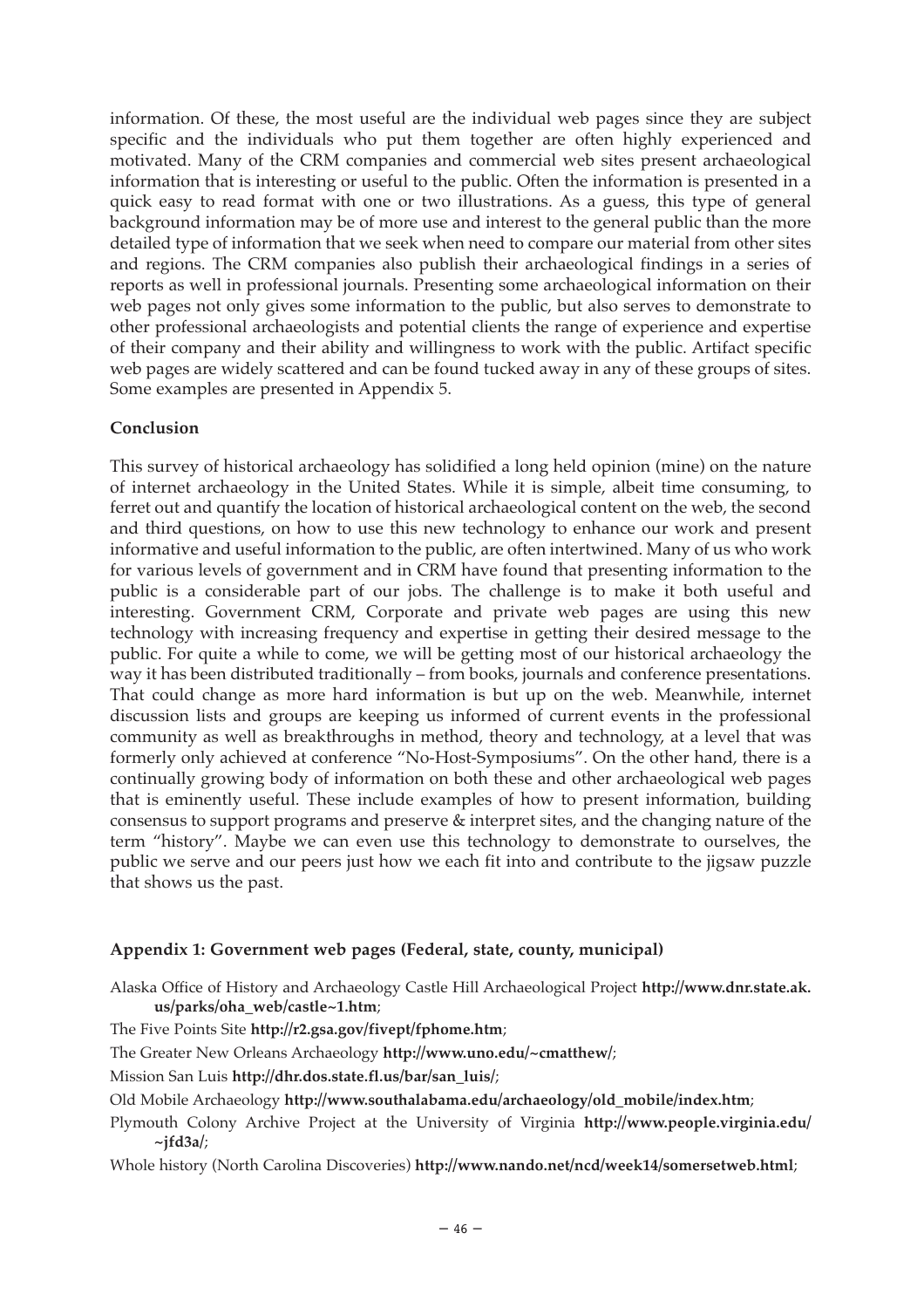Archeological Testing – Stafford and Rayfield Plantations **http://www.cr.nps.gov/seac/cuis.htm**;

Fort Union Trading Post **http://www.mwac.nps.gov/fous/**;

Little Bighorn Battlefield **http://www.mwac.nps.gov/libi/**;

Bill Hunt's Medicine Bottle Glass Index **http://www.mwac.nps.gov/bottle\_glass/**;

Archeology at Andersonville **http://www.cr.nps.gov/seac/andearch.htm**;

Gabe's Cabin **http://www.cr.nps.gov/seac/gabes/index.htm**;

New York State Anthropological Survey – Archaeological Projects **http://www.nysm.nysed.gov/ arccrsplinks.html**;

Historic St. Mary's City **http://www.smcm.edu/hsmc/**;

Tennessee Archaeology Net Bibliographies for Anthropological Research **http://www.mtsu.edu/ ~kesmith/TNARCHNET/Pubs/Res\_Bib.html**;

Fortress of Louisbourg **http://archaeology/parks.ca.gov/historic/index.htm**;

Internet Archaeology **http://www.intarch.ac.uk/**.

## **Appendix 2: Archaeological Society web pages**

Association of Historical Archaeologists of the Pacific Northwest **http://ww.mindspring.com/~larinc/ ahapn/index/index.htm**;

Council for Northeast Historical Archaeology **http://www.smcm.edu/Academics/soan/cneha/ home.htm**;

The Society for Historical Archaeology **http://www.sha.org/**;

Society for Industrial Archeology **http://www.ss.mtu.edu/IA/sia\_menu.html**;

Internet Archaeology **http://intarch.ac.uk/**.

#### **Appendix 3: CRM (Cultural Resource Management), Corporate & Private**

Diachronic Research Foundation (Carl Steen) **http://encore-net.com/diachronic/index.html**;

Historical Archaeology Main Page (Megan Springate) **http://www.digitalpresence.com/histarch.html**; Husdon's Bay Company Columbia Department 1821–1860 **http://www.spiretech.com/~lester/fova/ index/index.htm**;

National Trust for Historic Preservation **http://www.nthp.org/**;

Reed Farmstead Archaeological Site (Michael Baker Jr., Inc.) **http://www.reedfarmstead.com/ body\_default.htm**;

New South Associates (James City, North Carolina) **http://www.newsouthassoc.com/**; SIFTINGS **http://www.siftings.com/siftings.html**.

#### **Appendix 4: Historical Archaeology web pages**

Archaeology in Kingston and Eastern Ontario **http://www.ctsolutions.com/carf/document/open.html**; Colonial Williamsburg **http://www.history.org/welcome.html**;

Jamestown Rediscovery **http://www.apva.org/**;

Levi Jordan Plantation (Carol McDavid) **http://www.webarchaeology.com/Html/index.html**;

The Port Royal Project **http://nautarch.tamu.edu/PROJECTS/Prhome.htm** (has sections on both the archaeology and artifacts).

#### **Appendix 5: Historical Artifact oriented web pages**

Asian American Comparative Collection **http://www.uidaho.edu/LS/AACC/**;